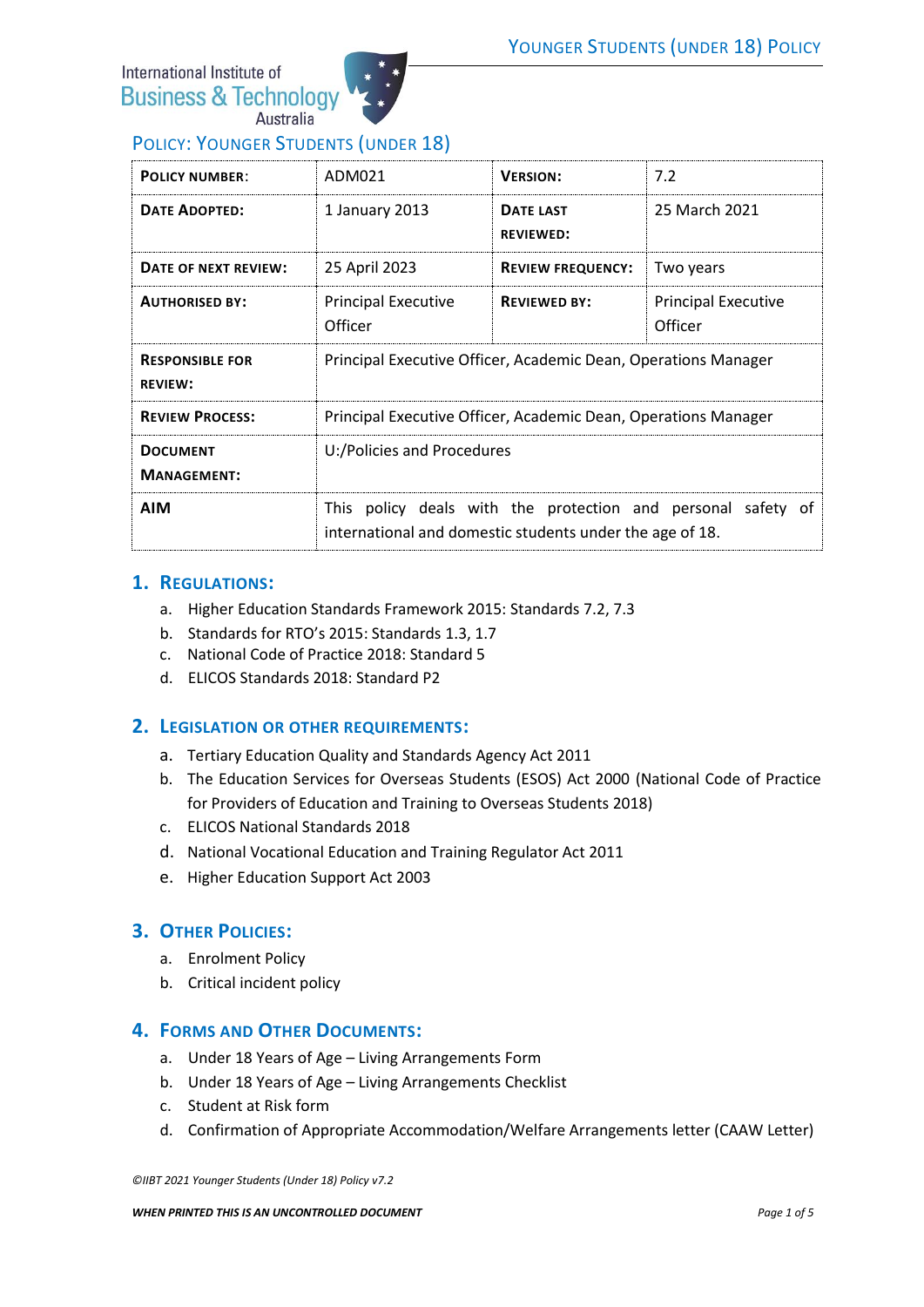International Institute of **Business & Technology** Australia



# **5. KEY WORDS (META DATA):**

Students under the age of 18, younger students.

## **6. EVIDENCE:**

Checklists, living arrangements forms, living arrangements checklists, student at risk forms.

### **7. POLICY INFORMATION:**

IIBT management and staff are committed to the protection and personal safety of international and domestic students under the age of 18 by providing appropriate accommodation, support, and general welfare arrangements while they undertake their studies and/or reside in Australia. As a provider, IIBT must meet Commonwealth, state and territory legislation and other regulatory requirements relating to child welfare and protection.

### **8. SCOPE:**

This policy applies to all international and domestic students under 18.

### **9. PROCEDURES:**

#### **9.1 International students**

Students under 18 years of age applying for a student visa will need to provide confirmation of the arrangements that they have in place to assure appropriate accommodation and welfare for themselves. These arrangements must meet the requirements of the Australian Government and the Department of Home Affairs and this includes either:

- a. Living with a parent or approved caregiver; or
- b. Staying in approved homestay arrangement (provided by Australian Homestay Network)

A student under 18 years of age who will be cared for by a parent, custodian or eligible relative over the age of 21 will be required to complete the Living Arrangements form and provide the completed form to Admissions with their acceptance to Offer documentation.

#### **9.2 IIBT's Responsibility**

Where IIBT takes on the responsibility for approving the accommodation, support, and general welfare arrangements (other than guardianship) for a student under the age of 18, it must:

- a. Nominate the dates for which it accepts responsibility for approving the student's accommodation, support and general welfare arrangements and inform Immigration.
- b. Ensure that any adults involved in or providing accommodation and welfare arrangements to the student have working with children clearances or equivalent.
- c. Have a documented process for verifying that the student's accommodation is ageappropriate and suited to the student needs. This will be done in conjunction with Australia Homestay Network which provides homestay accommodation to minor students of IIBT, both prior to admission and at least every six months thereafter.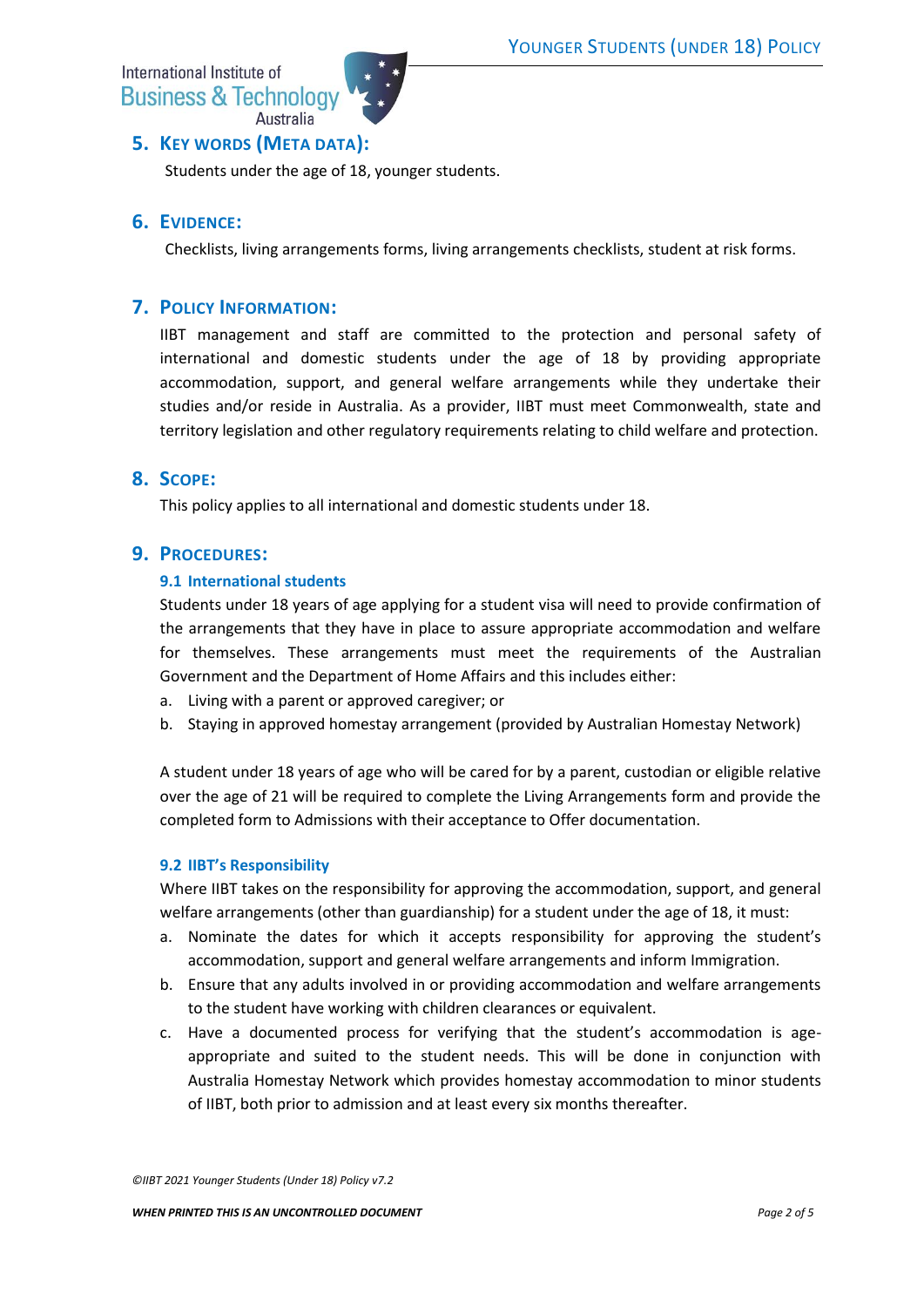

#### **9.3 Information Provided by IIBT**

IIBT will ensure that it provides age and culturally appropriate information to students under 18 years of age about:

- a. Who to contact in an emergency, including the contact number of a designated staff member.
- b. Seeking assistance and reporting any incident or allegation involving actual or alleged sexual, physical, or other abuse.

IIBT includes in its *Critical Incident Policy* a process for managing emergency situations and when welfare arrangements are disrupted for student under 18 years of age.

IIBT will maintain up to date records of student contact details, including the contact details of students' parent(s), legal guardians or any adult responsible for students' welfare. If IIBT is unable to contact a student and has concerns for his or her welfare, it will make all reasonable efforts to locate the student, including notifying the police and any other relevant Commonwealth state or territory agents.

IIBT will inform Immigration within an appropriate timeframe in cases where:

- c. A Confirmation of Appropriate Accommodation and Welfare (CAAW) is no longer needed because a student will be cared for by a parent or relative approved by Immigration – as soon as practicable.
- d. If it is no longer able to approve the student's welfare arrangements within 24 hours. In this case, IIBT will also make all reasonable efforts to notify the student's parents or legal guardians.
- e. A student has gone missing from the approved accommodation and cannot be contacted. This will be done if the student is not found after a reasonable period and after implementing the IIBT *Critical Incident Policy* and maximum efforts.

#### **9.4 Termination, Suspension or Cancellation of Enrolment**

Where IIBT terminates, suspends, or cancels the enrolment of an overseas student, it must continue to approve welfare arrangements for that student until the following applies:

- a. The student has alternative welfare arrangements approved by another registered provider.
- b. Care of the student by a parent or nominated relative is approved by Immigration.
- c. The student leaves Australia
- d. IIBT has notified Immigration that it is no longer able to approve the student's welfare arrangements (Standard 5.3.6) or that it has taken the required action after not being able to contact the student (Standard 5.5)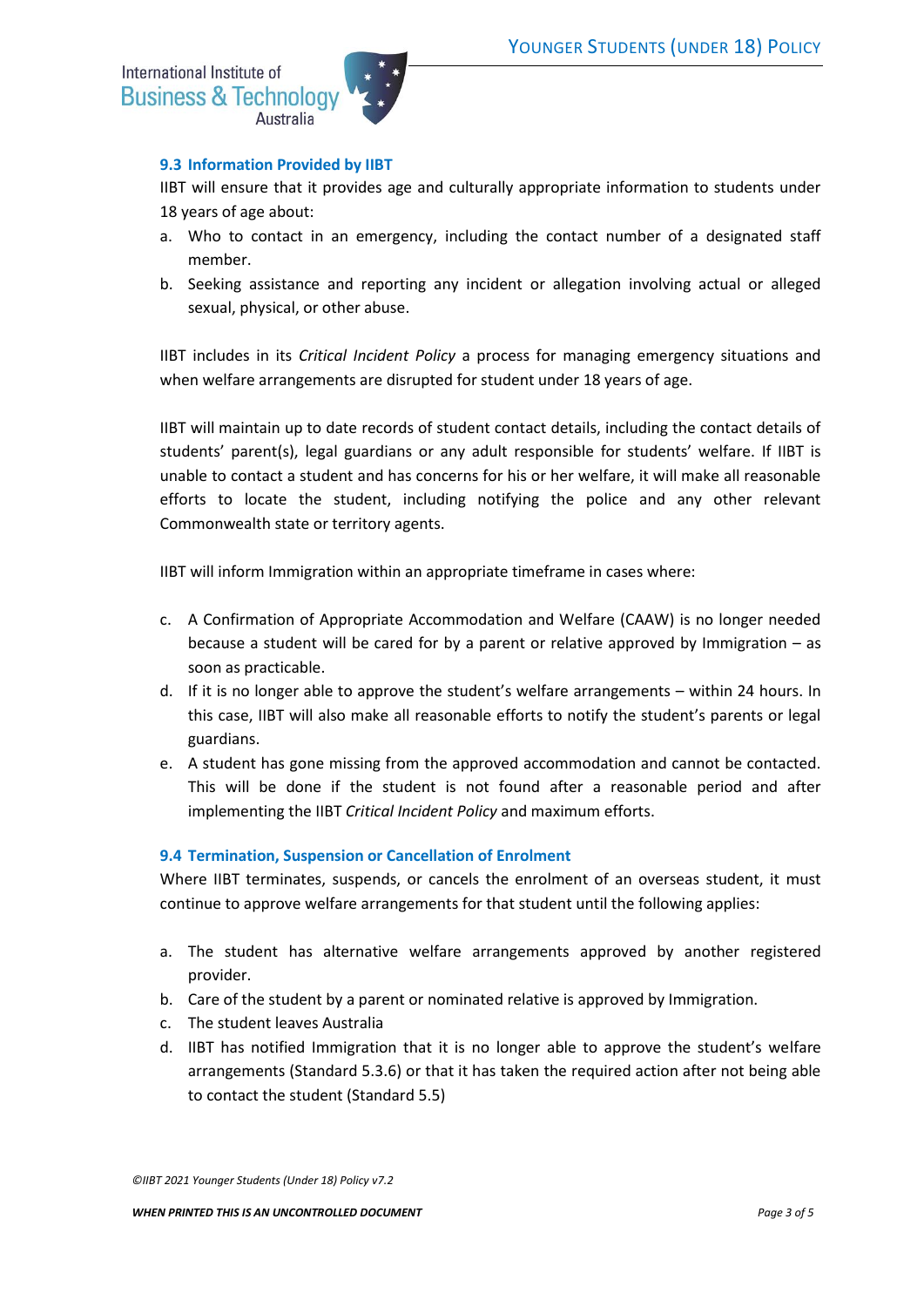| International Institute of |                  |
|----------------------------|------------------|
| Business & Technology      |                  |
|                            | <b>Australia</b> |



Where IIBT enrols a student under 18 years of age who has welfare arrangements approved by another registered provider, IIBT will:

- e. Negotiate the transfer date for welfare arrangements with the releasing provider so that there is no gap.
- f. Inform the student of their visa obligation to maintain their current welfare arrangements until the transfer date of have alternate welfare arrangements approved or return to their home country until the new approved welfare arrangements take effect.

IIBT has a documented policy and process for selecting, screening, and monitoring any third parties engaged to organise and assess welfare and accommodation arrangements. The third party in this case is Australian Homestay Network.

### **9.5 Additional Measures provided by IIBT for all students who are under 18 years of age:**

- a. Must attend regular meetings with their designated student support contact person to discuss any concerns or issues with their accommodation and/or academic progress.
- b. Must not make any changes to their accommodation and/or welfare arrangements without the permission of the PEO.

#### **9.6 IIBT Obligations**

- c. Ensure lecturers/teachers submit a Student at Risk form when they feel a student under 18 requires intervention.
- d. Liaise with carers and relatives where appropriate in regard to student welfare (by telephone, email, face to face, by post as appropriate)
- e. Liaise with parents and/or guardians in regard to any academic progress issues (by telephone, email, face to face, by post as appropriate)
- f. Provide parents and/or guardians with mid and end of course progress reports which are despatched to the home addresses of parents/guardians.
- g. Ensure 24-hour contact is available to students under 18 years.
- h. Hold regular meetings with students under 18 to discuss and monitor general welfare.
- i. Provide immediate follow-up of absenteeism of students under 18.
- j. Provide students under 18 with additional support in the case of complaints and appeal processes. This may include providing students with simplified or translated documents and forms as required, appointing a support person to assist the student during the process, providing bilingual support as required, involving parents/guardians as required.

### **10. FACILITIES AND OPERATIONS FOR STUDENTS UNDER 18**

IIBT ensures the suitability of facilities and operations for students under 18 by:

- a. Providing a clean and safe venue for study
- b. Ensuring the integrity of relevant staff through background checks
- c. Monitoring the IT environment
- d. Training teachers in suitable management and support of students under 18